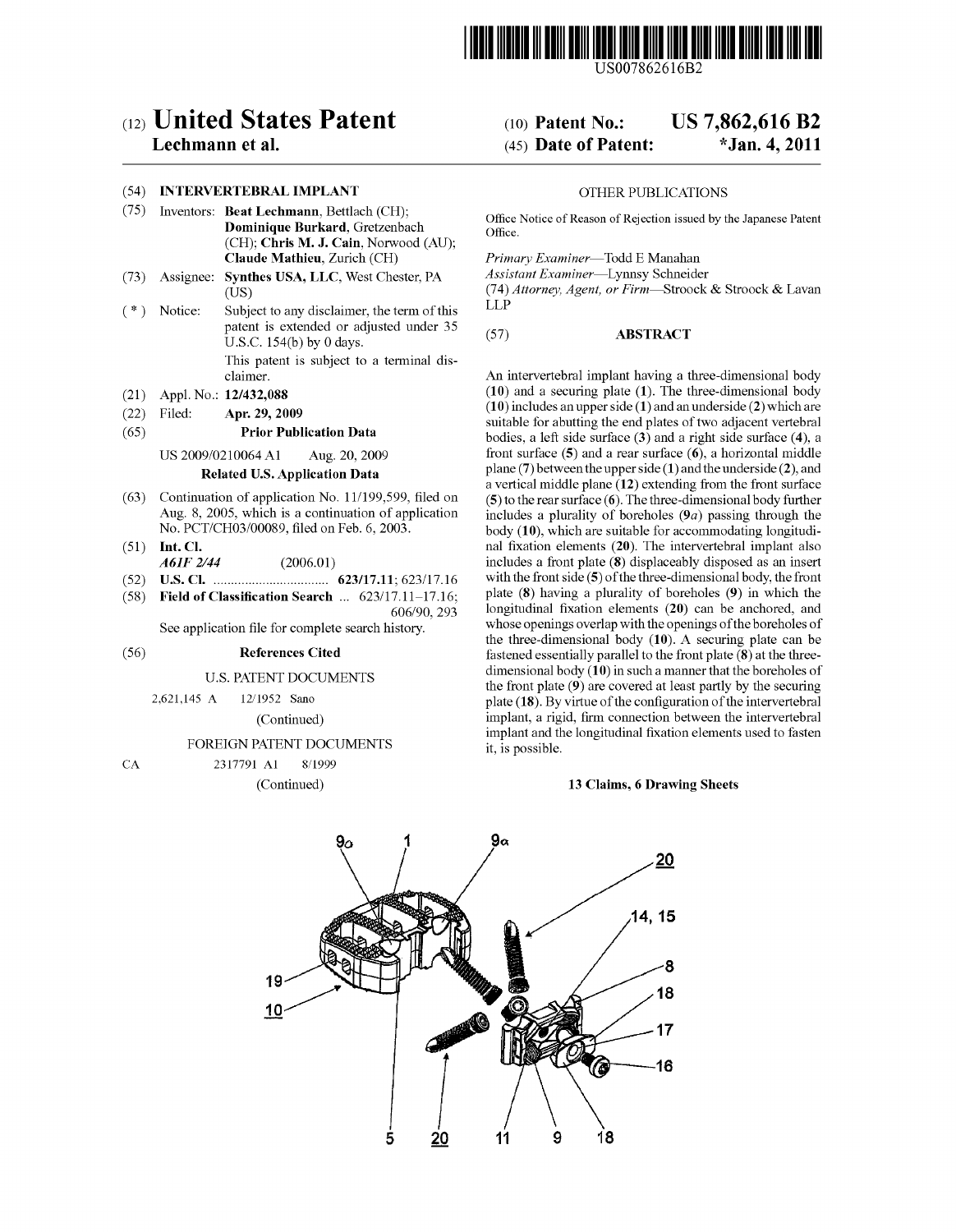# **U.S. PATENT DOCUMENTS**

| 4,135,506   | А |               | 1/1979  | Ulrich                      |
|-------------|---|---------------|---------|-----------------------------|
| 4,501,269   | А |               | 2/1985  | Bagby                       |
| 4,512,038   | А |               | 4/1985  | Alexander et al.            |
| 4,627,853   | А |               | 12/1986 | Campbell et al.             |
| 4,678,470   | А |               | 7/1987  | Nashef et al.               |
| 4,717,115   | А |               | 1/1988  | Schmitz et al.              |
|             |   |               |         |                             |
| 4,858,603   | А |               | 8/1989  | Clemow et al.               |
| 4,904,261   | А |               | 2/1990  | Dove et al.                 |
| 4,936,851   | А |               | 6/1990  | Fox et al.                  |
| 4,950,296   | А |               | 8/1990  | McIntyre                    |
| 4,961,740 A |   |               | 10/1990 | Ray et al.                  |
| 4,978,350   | А |               | 12/1990 | Wagenknecht  606/312        |
|             |   |               |         |                             |
| 4,994,084   | А |               | 2/1991  | Brennan                     |
| 5,026,373   | А |               | 6/1991  | Ray et al.                  |
| 5,053,049   | А |               | 10/1991 | Campbell                    |
| 5,062,850   | А |               | 11/1991 | MacMillan et al.            |
| 5,084,051   | А |               | 1/1992  | Törmälä et al.              |
| 5,112,354   | А |               | 5/1992  | Sires                       |
|             |   |               |         |                             |
| 5,192,327   | А |               | 3/1993  | Brantigan                   |
| 5,211,664   | А |               | 5/1993  | Tepic et al.                |
| 5,281,226 A |   |               | 1/1994  | Davydov et al.              |
| 5,284,655   | А |               | 2/1994  | Bogdansky et al.            |
| 5,290,312   | А | 永             | 3/1994  | Kojimoto et al.  623/17.15  |
| 5,298,254   | А |               | 3/1994  | Prewett et al.              |
|             |   |               |         |                             |
| 5,314,476   | А |               | 5/1994  | Prewett et al.              |
| 5,348,788   | А |               | 9/1994  | White                       |
| 5,397,364   | А | 永             | 3/1995  | Kozak et al.  623/17.11     |
| 5,405,391   | А | $\frac{1}{2}$ | 4/1995  | Hednerson et al.  623/17.15 |
| 5,423,817   | А |               | 6/1995  | Lin                         |
| 5,439,684   | А |               | 8/1995  | Prewett et al.              |
|             |   |               |         |                             |
| 5,458,638   | А |               | 10/1995 | Kuslich et al.              |
| 5,489,308   | А |               | 2/1996  | Kuslich et al.              |
| 5,507,818   | A |               | 4/1996  | McLaughlin                  |
| 5,514,180   | А |               | 5/1996  | Heggeness et al.            |
| 5,522,899   | А |               | 6/1996  | Michelson                   |
| 5,534,030   | А |               | 7/1996  | Navarro et al.              |
|             |   |               |         |                             |
| 5,549,679   | А |               | 8/1996  | Kuslich                     |
| 5,554,191   | А |               | 9/1996  | Lahille et al.              |
| 5,556,430   | А |               | 9/1996  | Gendler                     |
| 5,569,308   | А |               | 10/1996 | Sottosanti                  |
| 5,571,190 A |   |               | 11/1996 | Ulrich et al.               |
| 5,571,192   | А |               | 11/1996 | Schönhöffer                 |
|             |   |               |         |                             |
| 5,607,474   | А |               | 3/1997  | Athanasiou et al.           |
| 5,609,635   | А | 永             | 3/1997  | Michelson  623/17.16        |
| 5,609,636   | A |               | 3/1997  | Kohrs et al.                |
| 5,609,637   | А |               | 3/1997  | Biedermann et al.           |
| 5,676,699 A |   |               | 10/1997 | Gogolewski et al.           |
|             |   |               |         |                             |
| 5.683,394 A |   |               | 11/1997 | Rinner                      |
| 5,683,463   | A |               | 11/1997 | Godefroy et al.             |
| 5,702,449 A |   |               | 12/1997 | McKay                       |
| 5,702,451   | А |               | 12/1997 | Biedermann et al.           |
| 5,702,453   | А |               | 12/1997 | Rabbe et al.                |
| 5,702,455   | А |               | 12/1997 | Saggar                      |
| 5,728,159   | А |               | 3/1998  | Stroever et al.             |
|             |   |               |         |                             |
| 5,735,905   | А |               | 4/1998  | Parr                        |
| 5,766,253   | А |               | 6/1998  | Brosnahan, III              |
| 5,776,194   | А |               | 7/1998  | Mikol et al.                |
| 5,776,197   | А |               | 7/1998  | Rabbe et al.                |
| 5,776,198   | А |               | 7/1998  | Rabbe et al.                |
|             |   |               | 7/1998  | Michelson                   |
| 5,776,199   | А |               |         |                             |
| 5,782,915   | А |               | 7/1998  | Stone                       |
| 5,785,710   | А |               | 7/1998  | Michelson                   |
| 5,800,433   | А |               | 9/1998  | Benzel et al.               |
| 5,861,041   | А | 申             | 1/1999  | Tienboon  623/17.16         |
| 5,865,849   | А |               | 2/1999  | Stone                       |
| 5,876,452   | А |               |         | Athanasiou et al.           |
|             |   |               | 3/1999  |                             |
| 5,885,299   | А |               | 3/1999  | Winslow et al.              |
| 5,888,222   | А |               | 3/1999  | Coates et al.               |
| 5,888,223   | А | ÷             | 3/1999  | Bray, Jr.                   |
| 5,888,224   | А |               | 3/1999  | Beckers et al.              |
|             |   |               |         |                             |
| 5,888,227 A |   |               | 3/1999  | Cottle                      |

| 5,895,426 A                  |                | 4/1999             | Scarborough et al.                   |
|------------------------------|----------------|--------------------|--------------------------------------|
| 5,899,939                    | А              | 5/1999             | Boyce et al.                         |
| 5,902,338                    | А              | 5/1999             | Stone                                |
| 5,904,719                    | A              | 5/1999             | Errico et al.                        |
| 5,910,315                    | А              | 6/1999             | Stevenson et al.                     |
| 5,922,027                    | A              | 7/1999             | Stone                                |
| 5,944,755                    | А              | 8/1999             | Stone                                |
| 5,968,098                    | A              |                    |                                      |
|                              |                | 10/1999            | Winslow                              |
| 5,972,368 A                  |                | 10/1999            | McKay                                |
| 5,976,187                    | А              | 11/1999            | Richelsoph                           |
| 5,980,522                    | А              | 11/1999            | Koros et al.                         |
| 5,981,828                    | А              | 11/1999            | Nelson et al.                        |
| 5,984,967 A                  |                | 11/1999            | Zdeblick et al.                      |
| 5,989,289                    | А              | 11/1999            | Coates et al.                        |
| 6,013,853                    | А              | 1/2000             | Athanasiou et al.                    |
|                              |                |                    |                                      |
| 6,025,538                    | А              | 2/2000             | Yaccarino, III                       |
| 6,033,405                    | A              | 3/2000             | Winslow et al.                       |
| 6,033,438                    | А              | 3/2000             | Bianchi et al.                       |
| 6,039,762                    | А              | 3/2000             | McKay                                |
| 6,045,579                    | A              | 4/2000             | Hochshuler et al.                    |
| 6,045,580                    | А              | 4/2000             | Scarborough et al.                   |
| 6,066,175                    | ₩<br>А         | 5/2000             | Henderson et al.  623/17.11          |
|                              |                | 6/2000             | Lin                                  |
| 6,080,158                    | А              |                    |                                      |
| 6,080,193                    | А              | 6/2000             | Hochshuler et al.                    |
| 6,090,998                    | А              | 7/2000             | Grooms et al.                        |
| 6,096,080                    | ∗<br>А         | 8/2000             | Nicholson et al.  623/17.16          |
| 6,096,081                    | А              | 8/2000             | Grivas et al.                        |
| 6,110,482                    | А              | 8/2000             | Khouri et al.                        |
| 6,123,731                    | А              | 9/2000             | Boyce et al.                         |
|                              |                |                    |                                      |
| 6,129,763                    | А              | 10/2000            | Chauvin et al.                       |
| 6,143,030 A                  |                | 11/2000            | Schroder                             |
| 6,143,033                    | A              | 11/2000            | Paul et al.                          |
| 6,156,070 A                  |                | 12/2000            | Incavo et al.                        |
| 6,193,756 B1                 |                | 2/2001             | Studer et al.                        |
| 6,200,347 B1                 |                | 3/2001             | Anderson et al.                      |
| 6,206,922                    | $B1*$          | 3/2001             | Zdeblick et al.  623/17.11           |
|                              |                |                    |                                      |
| 6,231,610 B1                 |                | 5/2001             | Geisler                              |
| 6,235,059 B1                 |                | 5/2001             | Benezech et al.                      |
| 6,241,769 B1                 |                | 6/2001             | Nicholson et al.                     |
| 6,245,108 B1                 |                | 6/2001             | <b>Biscup</b>                        |
| 6,258,125 B1                 |                |                    | Paul et al.                          |
|                              |                |                    |                                      |
|                              |                | 7/2001             |                                      |
| 6,261,586 B1                 |                | 7/2001             | McKay                                |
| 6,264,695 B1                 |                | 7/2001             | Stoy                                 |
| 6,270,528 B1                 |                | 8/2001             | McKay                                |
| 6,306,139 B1 *               |                | 10/2001            | Fuentes<br>606/70<br>                |
| 6,342,074 B1                 |                | 1/2002             | Simpson                              |
| 6,364,880 B1                 |                | 4/2002             | Michelson                            |
|                              |                | 7/2002             | Bonutti                              |
| 6,423,063 B1                 |                |                    |                                      |
| 6,432,106 B1 *               |                | 8/2002             |                                      |
| 6,458,158 B1                 |                | 10/2002            | Anderson et al.                      |
| 6,468,311                    | B <sub>2</sub> | 10/2002            | Boyd et al.                          |
| 6,558,423                    | $B1*$          | 5/2003             | Michelson                            |
| 6,569,201                    | B <sub>2</sub> | 5/2003             | Moumene et al.                       |
| 6,576,017                    | $B2*$          | 6/2003             | Foley et al.  623/17.16              |
| 6,629,998                    | $B1*$          | 10/2003            | Lin  623/17.11                       |
|                              |                |                    |                                      |
| 6,638,310                    | B <sub>2</sub> | 10/2003            | Lin et al.                           |
| 6,645,212                    | B <sub>2</sub> | 11/2003            | Goldhahn et al.  606/291             |
| 6,761,739                    | B <sub>2</sub> | 7/2004             | Shepard                              |
| 6,972,019                    | B <sub>2</sub> | 12/2005            | Michelson  606/86 A                  |
| 6,984,234                    | B <sub>2</sub> | 1/2006             |                                      |
| 7,044,968                    | $B1*$          | 5/2006             | Yaccarino et al.  623/16.11          |
| 7,172,627                    | B <sub>2</sub> | 2/2007             | Fiere et al.  623/17.11              |
| 7,232,463                    | $B2*$          | 6/2007             | Falahee  623/17.11                   |
|                              |                |                    |                                      |
| 7,232,464                    | B <sub>2</sub> | 6/2007             | Mathieu et al.  623/17.11            |
| 7,323,011                    | $B2*$          | 1/2008             | Shepard et al.  623/17.11            |
| 7,608,107                    | $B2*$          | 10/2009            | Michelson  623/17.15                 |
| 2001/0001129                 | A1             | 5/2001             | McKay et al.                         |
| 2001/0005796                 | A1             | 6/2001             | Zdeblick et al.                      |
| 2001/0010021                 | Al             | 7/2001             | Boyd et al.                          |
| 2001/0016777                 | A1             | 8/2001             | Biscup                               |
|                              |                |                    |                                      |
| 2001/0031254                 | A1             | 10/2001            | Bianchi et al.                       |
| 2001/0039456<br>2001/0041941 | A1<br>A1       | 11/2001<br>11/2001 | Boyer, II et al.<br>Boyer, II et al. |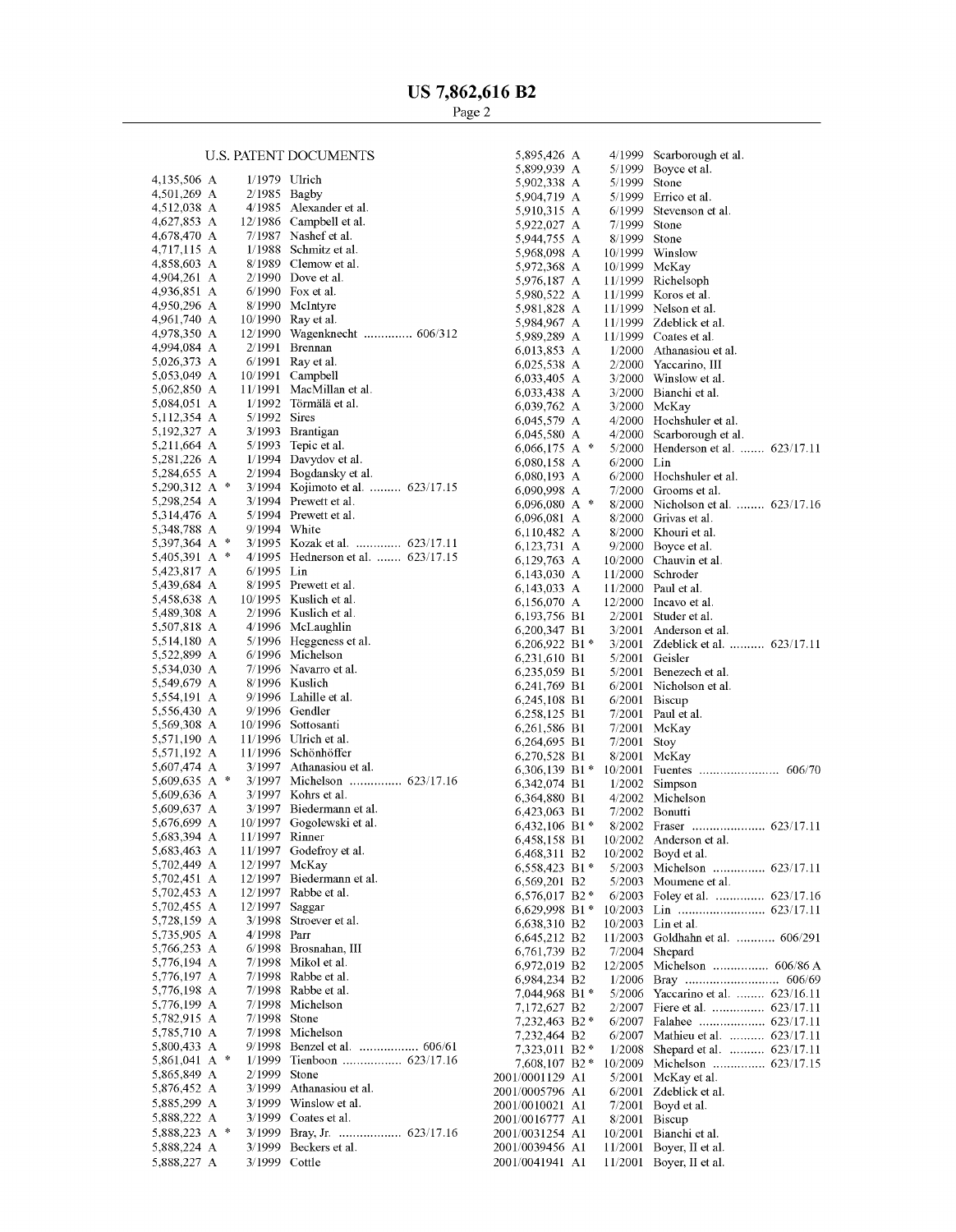| $2002/0010511$ A <sub>1</sub> <sup>*</sup> |              | 1/2002 Michelson  623/17.15     | FR.       | 2697996     | 5/1994  |
|--------------------------------------------|--------------|---------------------------------|-----------|-------------|---------|
| 2002/0022843 A1*                           | 2/2002       | Michelson  606/70               | <b>FR</b> | 2 700 947   | 8/1994  |
| 2002/0029084 A1                            | 3/2002       | Paul et al.                     | FR        | 2753368     | 3/1998  |
| 2002/0082597 A1*                           | 6/2002       |                                 | GB        | 2 148 122 A | 5/1985  |
| 2002/0082603 A1                            | 6/2002       |                                 | SU        | 1465040 A1  | 3/1989  |
| 2002/0091447 A1                            | 7/2002       | Shimp et al.                    | <b>WO</b> | WO 88/03417 | 5/1988  |
| 2002/0099376 A1*                           | 7/2002       | Michelson  606/61               | <b>WO</b> | WO 88/10100 | 12/1988 |
| 2002/0106393 A1                            | 8/2002       | Bianchi et al.                  | <b>WO</b> | WO 92/01428 | 2/1992  |
| 2002/0111680 A1                            | 8/2002       | Michelson                       | <b>WO</b> | WO 95/21053 | 8/1995  |
| 2002/0128712 A1*                           | 9/2002       | Michelson  623/17.11            | <b>WO</b> | WO 96/39988 | 12/1996 |
| 2002/0147450 A1*                           | 10/2002      |                                 | WO.       | WO 97/20526 | 6/1997  |
| 2002/0169508 A1*                           | 11/2002      | Songer et al.  623/17.11        | <b>WO</b> | WO 97/25941 | 7/1997  |
| 2002/0193880 A1*                           | 12/2002      |                                 | <b>WO</b> | WO 97/25945 | 7/1997  |
| 2003/0078668 A1                            | 4/2003       | Michelson  623/17.16            | <b>WO</b> | WO 97/39693 | 10/1997 |
| 2003/0125739 A1*                           | 7/2003       |                                 | <b>WO</b> | WO 98/17209 | 4/1998  |
| 2003/0153975 A1*                           | 8/2003       | Byrd et al.  623/17.11          | <b>WO</b> | WO 98/55052 | 12/1998 |
| 2004/0078078 A1*                           | 4/2004       |                                 | WO.       | WO 98/56319 | 12/1998 |
| 2004/0210314 A1                            | 10/2004      | Michelson                       | <b>WO</b> | WO 98/56433 | 12/1998 |
| $2004/0254644$ A <sub>1</sub> <sup>*</sup> | 12/2004      |                                 | <b>WO</b> | WO 99/29271 | 6/1999  |
| 2005/0033433 A1                            | 2/2005       | Michelson                       | <b>WO</b> | WO 99/32055 | 7/1999  |
| 2005/0101960 A1*                           | 5/2005       |                                 | WO.       | WO 99/38461 | 8/1999  |
| 2005/0159813 A1*                           | 7/2005       |                                 | WO.       | WO 99/38963 | 8/1999  |
| 2007/0219635 A1                            | 9/2007       | Mathieu et al.  623/17.16       | WO        | WO 99/56675 | 11/1999 |
|                                            |              |                                 | <b>WO</b> | WO 99/63914 | 12/1999 |
|                                            |              | <b>FOREIGN PATENT DOCUMENTS</b> | <b>WO</b> | WO 00/07527 | 2/2000  |
| DF.                                        | 42 42 889 A1 | 6/1944                          | <b>WO</b> | WO 00/07528 | 2/2000  |
| ŃП                                         | 20.42.002.11 | 7/1002                          | WO        | WO 00/30568 | 6/2000  |

|    |               |         | <b>WO</b><br>WO 00/07528 | 2/2000  |
|----|---------------|---------|--------------------------|---------|
| DE | 42 42 889 A1  | 6/1944  | WO.<br>WO 00/30568       | 6/2000  |
| DE | 30 42 003 A1  | 7/1982  | WO.<br>WO 00/40177       | 7/2000  |
| DE | 39 33 459 A1  | 4/1991  |                          |         |
| DE | 44 09 392 A1  | 9/1995  | WO.<br>WO 00/41654       | 7/2000  |
| DE | 195 04 867 C1 | 2/1996  | WO.<br>WO 00/59412       | 10/2000 |
|    |               |         | WO.<br>WO 00/66044 A1    | 11/2000 |
| DE | 299 13 200 U1 | 9/1999  | WO.<br>WO 00/66045 A1    | 11/2000 |
| EP | 0505634 A1    | 9/1992  | WO.<br>WO 00/74607 A1    | 12/2000 |
| EP | 0517030 A2    | 12/1992 |                          |         |
| EP | 0577178 A1    | 1/1994  | WO.<br>WO 01/08611       | 2/2001  |
| EP | 0639351 A2    | 2/1995  | WO.<br>WO 01/56497 A2    | 8/2001  |
| EP | 05056341 B1   | 8/1997  | WO.<br>WO 01/93742 A2    | 12/2001 |
|    |               |         | WO.<br>WO 01/95837 A1    | 12/2001 |
| EP | 0966930       | 12/1999 |                          |         |
| EP | 0968692 A1    | 1/2000  |                          |         |
| EP | 0906065 B1    | 1/2004  | * cited by examiner      |         |

| FR        | 2753368           | 3/1998  |
|-----------|-------------------|---------|
| GB        | 2 148 122 A       | 5/1985  |
| SU        | 1465040 A1        | 3/1989  |
| <b>WO</b> | WO 88/03417       | 5/1988  |
| WΟ        | WO 88/10100       | 12/1988 |
| WO        | WO 92/01428       | 2/1992  |
| WΟ        | WO 95/21053       | 8/1995  |
| WΟ        | WO 96/39988       | 12/1996 |
| WO        | WO 97/20526       | 6/1997  |
| WΟ        | WO 97/25941       | 7/1997  |
| WO        | WO 97/25945       | 7/1997  |
| <b>WO</b> | WO 97/39693       | 10/1997 |
| WO        | WO 98/17209       | 4/1998  |
| WΟ        | WO 98/55052       | 12/1998 |
| <b>WO</b> | WO 98/56319       | 12/1998 |
| WΟ        | WO 98/56433       | 12/1998 |
| WΟ        | WO 99/29271       | 6/1999  |
| WΟ        | WO 99/32055       | 7/1999  |
| WO        | WO 99/38461       | 8/1999  |
| WO        | WO 99/38963       | 8/1999  |
| WO        | WO 99/56675       | 11/1999 |
| WO        | WO 99/63914       | 12/1999 |
| <b>WO</b> | WO 00/07527       | 2/2000  |
| WO        | WO 00/07528       | 2/2000  |
| WΟ        | WO 00/30568       | 6/2000  |
| WΟ        | WO 00/40177       | 7/2000  |
| WO        | WO 00/41654       | 7/2000  |
| WO        | WO 00/59412       | 10/2000 |
| WΟ        | WO 00/66044<br>A1 | 11/2000 |
| WO        | WO 00/66045<br>A1 | 11/2000 |
| WΟ        | WO 00/74607<br>A1 | 12/2000 |
| WO        | WO 01/08611       | 2/2001  |
| WO        | WO 01/56497<br>A2 | 8/2001  |
| WΟ        | WO 01/93742<br>A2 | 12/2001 |
| WΟ        | WO 01/95837<br>A1 | 12/2001 |
|           |                   |         |

 $\hspace{0.1mm}^*$  cited by examiner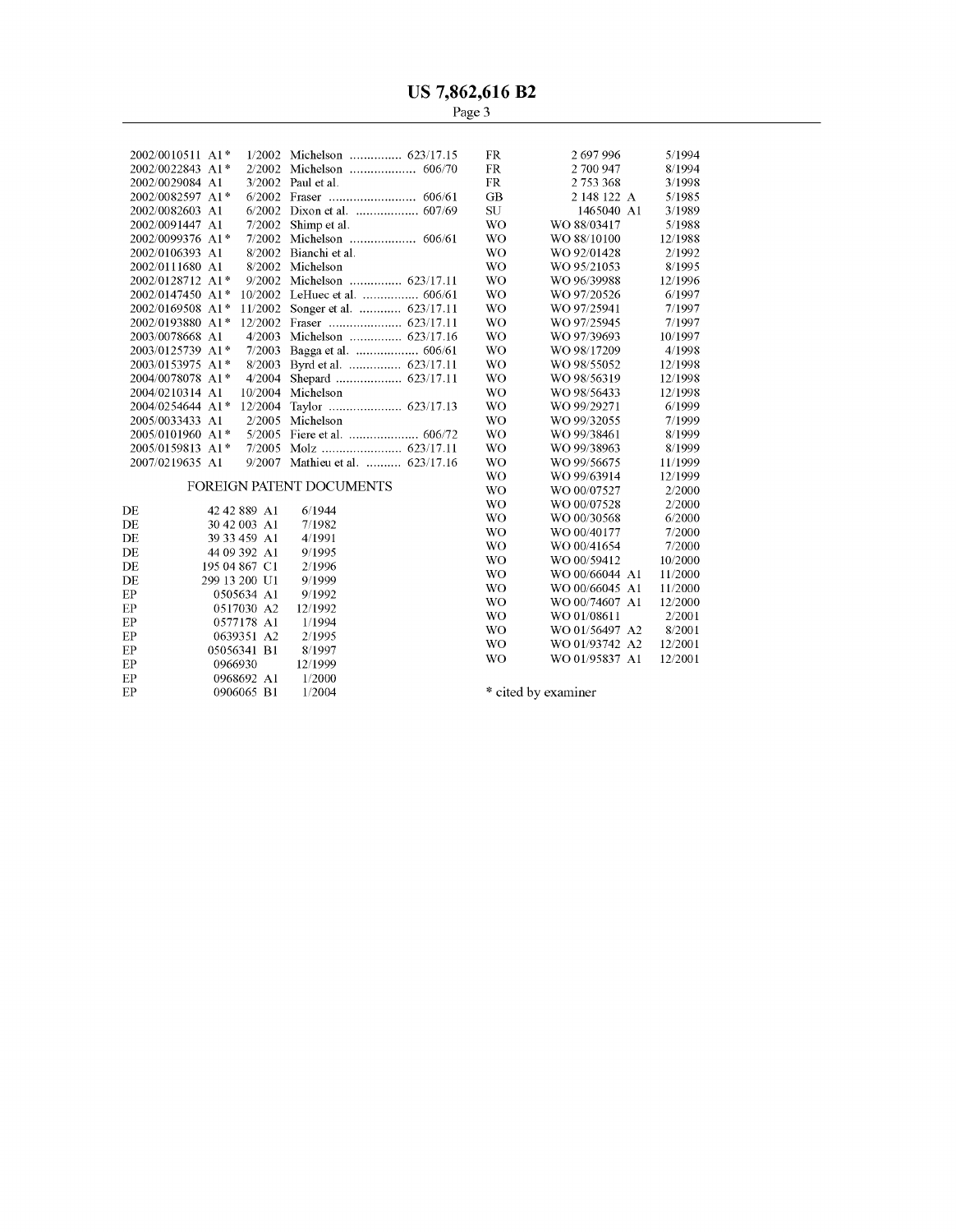

Fig. 1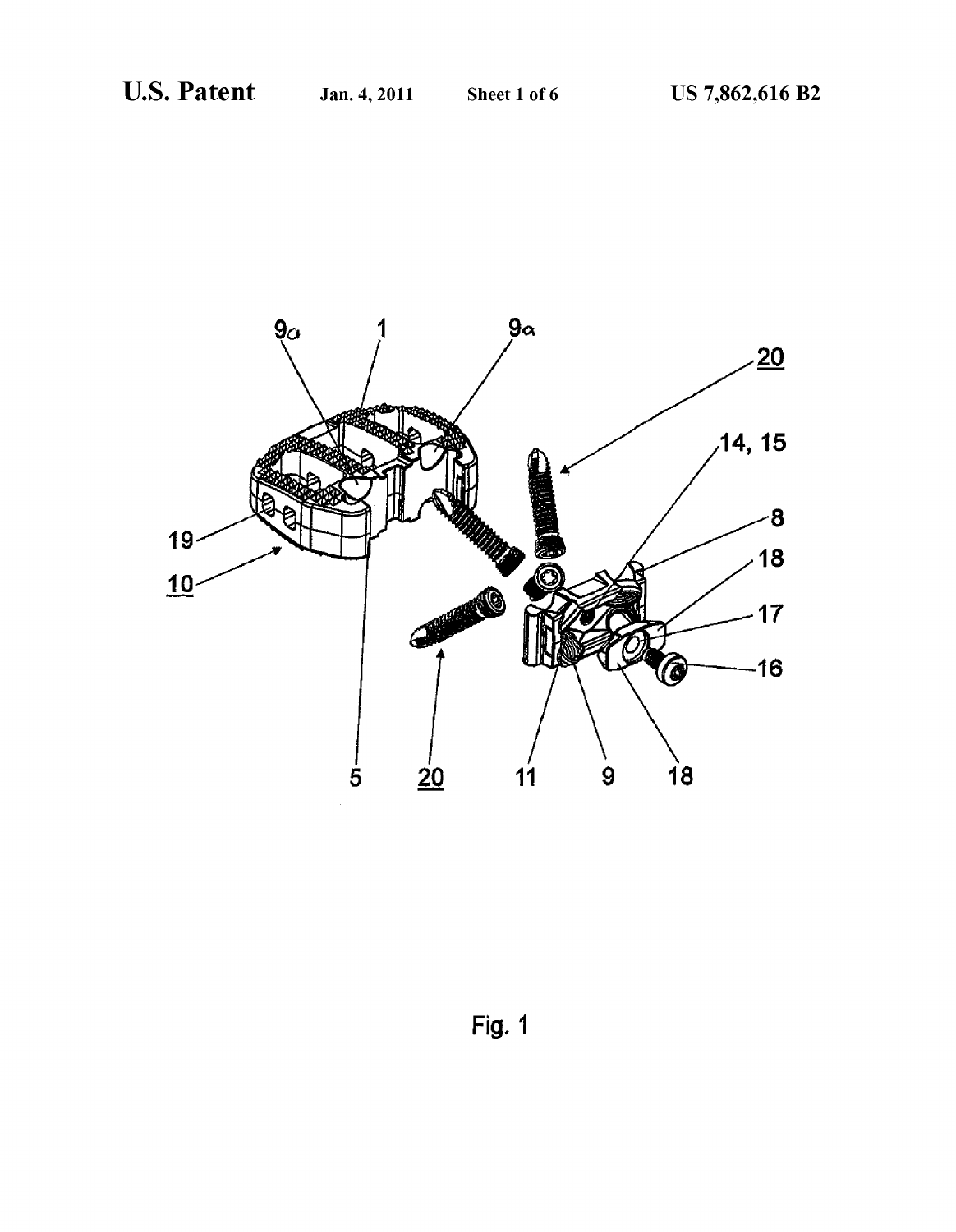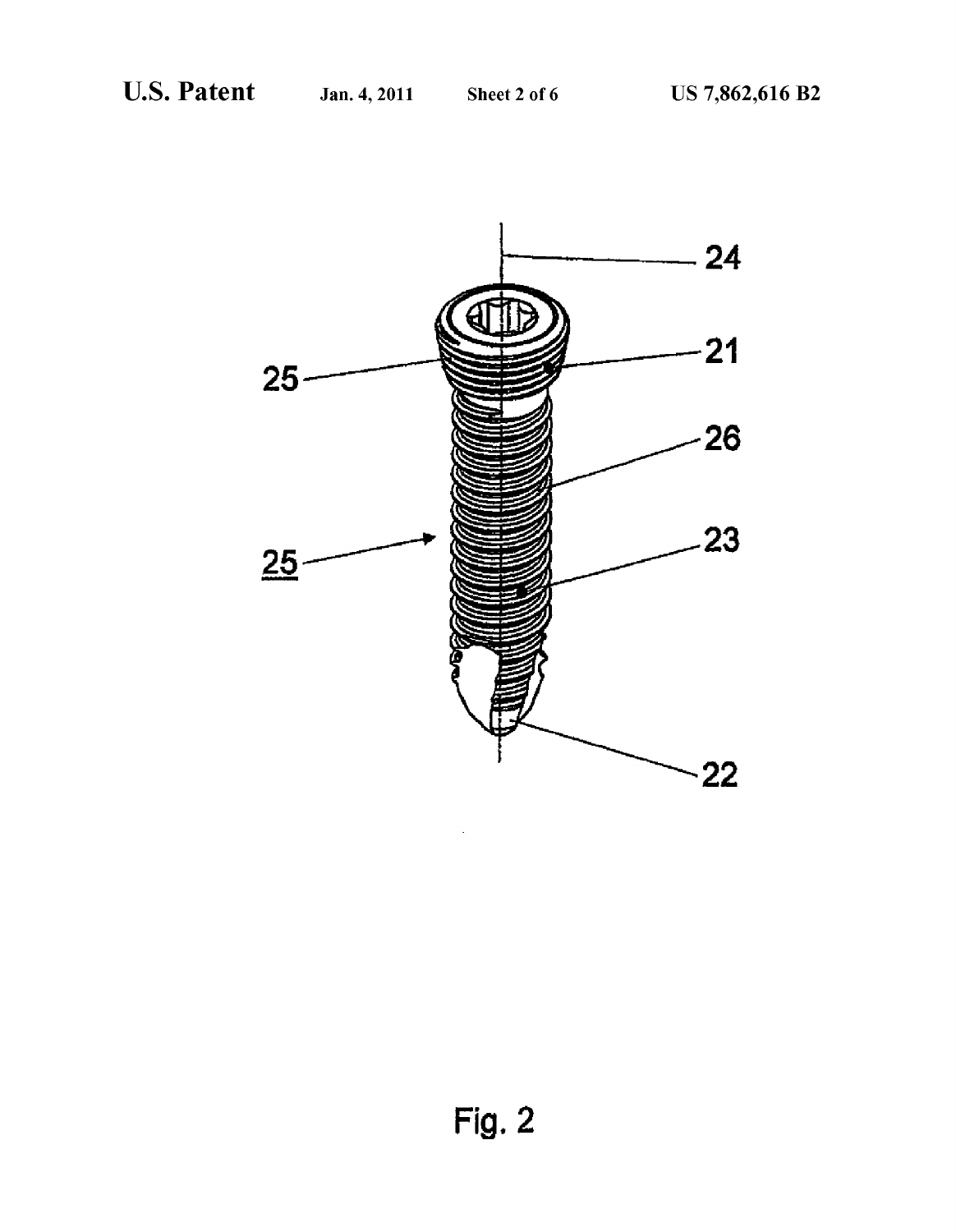

 $Fig. 3$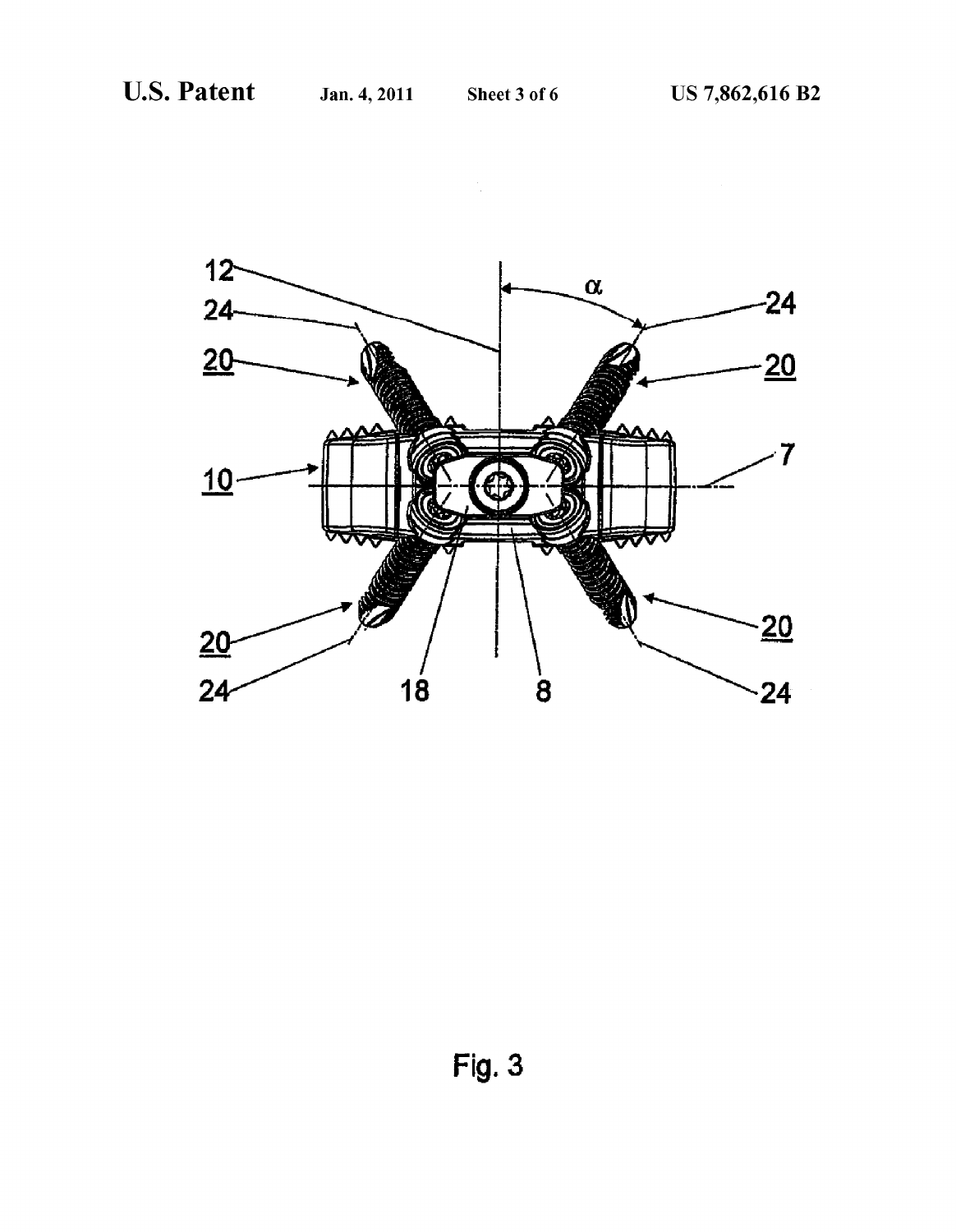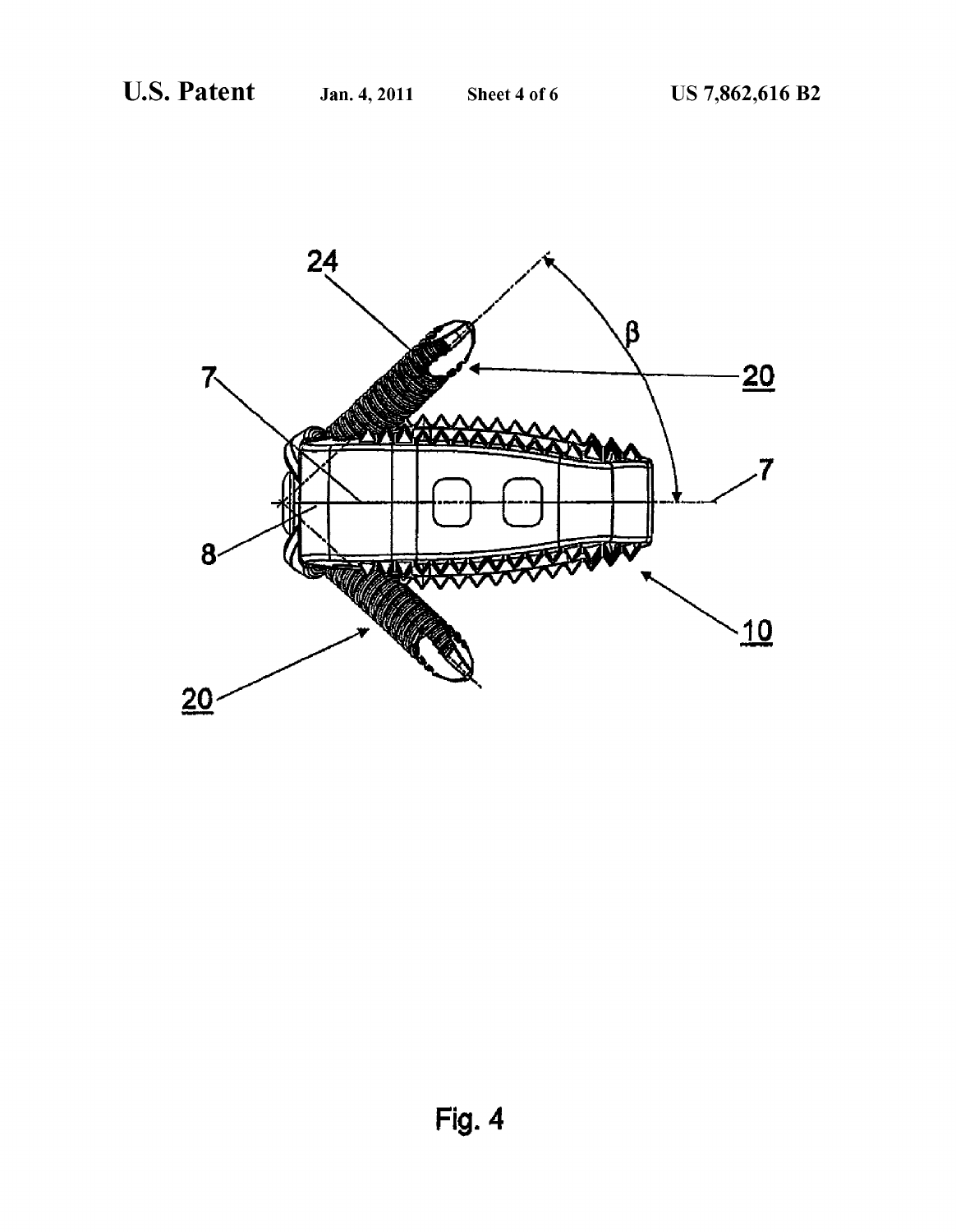

Fig.  $5$ 

Fig. 6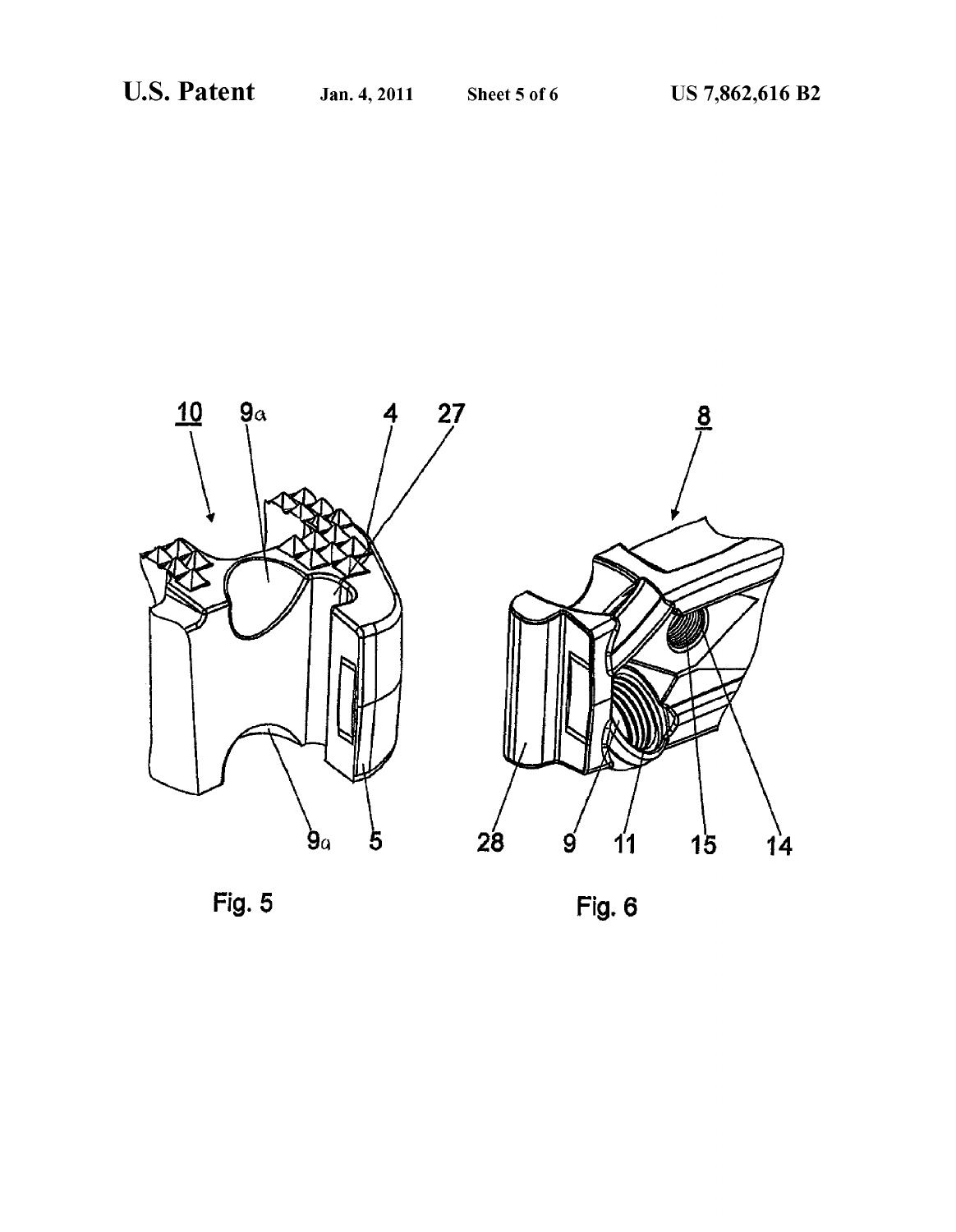

Fig. 7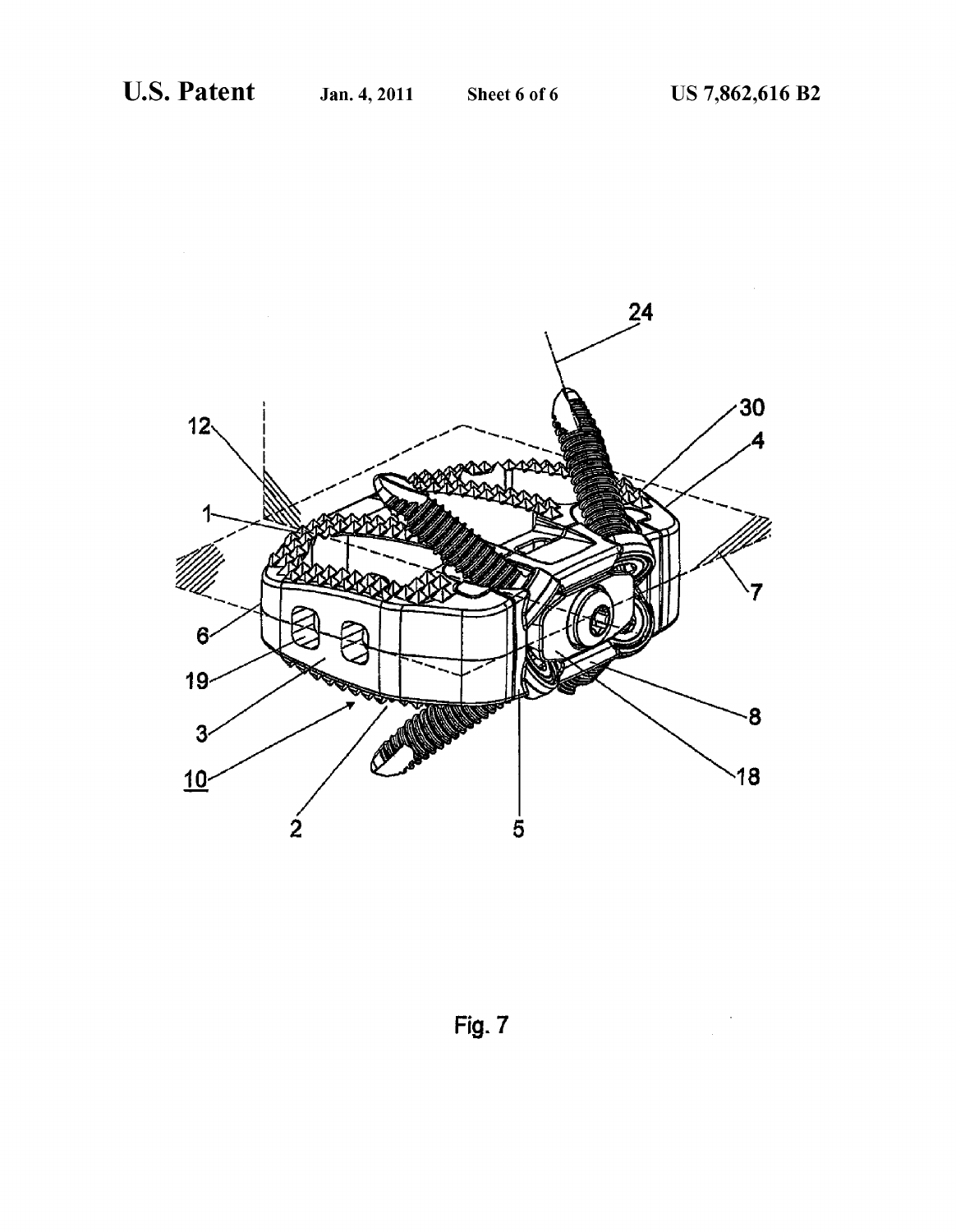15

40

50

## INTERVERTEBRAL IMPLANT

### CROSS REFERENCE TO RELATED APPLICATION

This application is a continuation of U.S. patent application Ser. No.  $11/199,599$ , filed Aug. 8, 2005, which is a continuation of International Patent Application No. PCT/ CH2003/000089, filed Feb. 6, 2003, the entire contents of which are expressly incorporated herein by reference thereto. 10

### TECHNICAL FIELD

The present invention relates generally to intervertebral implants.

### BACKGROUND OF THE INVENTION

GB-A-2 207 607 discloses an intervertebral implant, which has a horseshoe-shaped configuration with a plurality of  $_{20}$ cylindrical holes. The holes are smooth on the inside and only have a stop for the heads of the bone screws, which are to be introduced therein. A disadvantage of this arrangement is that the fastening screws, introduced therein, can be anchored only with their shaft in the bone. This does not result in a rigid  $_{25}$ connection with the horseshoe-shaped intervertebral implant. When the anchoring of the screw shaft in the bone is weak ened, the intervertebral implant becomes movable with respect to the screw and the bone screws tend to migrate, endangering the blood vessels. Moreover, the loosening of the  $\,$   $_{30}$ intervertebral implant can lead to a pseudoarthrosis.

U.S. Patent Publication US-A 2000/0010511 (Michelson) discloses an intervertebral implant, which, at its front surface, has two boreholes with an internal thread, into which bone screws with a threaded head can be introduced. A disadvan- 35 tage of this implant is that the bone screws can become loose and are not secured against being screwed out or falling out. A further disadvantage is that the bone screws are fastened completely to the implant body itself and that therefore the latter experiences a relatively large stress.

Screws which emerge at the anterior or anterolateral edge of the vertebral body because of loosening run the risk of injuring main vessels such as the aorta andVena calva, as well as supply vessels such as lumbar arteries and veins. Injury to these main vessels may result in internal bleeding possibly 45 causing death within a very short time. Loosening of screws is more likely when they are not mounted angularly firmly.

### SUMMARY OF THE INVENTION

The present invention is to provide a remedy for the above discussed disadvantages. The present invention is directed to an intervertebral implant which can enter into a permanent, rigid connection with bone fixation means, so that, even if the bone structure is weakened, there is no loosening between the 55 intervertebral implant and the bone fixation means. Moreover, over a separately constructed front plate, there is tension chording for the bone fixation elements, so that the implant body experiences less stress, that is, superimposed tensions. Moreover, a securing plate enables all bone fixation elements  $\,$  60  $\,$ to be secured simultaneously.

The present invention accomplishes the objective set out above with an intervertebral implant, comprising a three dimensional body having an upper side and an under side which are suitable for abutting the end plates of two adjacent 65 vertebral bodies. The three-dimensional body further includes a left side surface and a right side surface, a front

2

surface and a rear surface, a horizontal middle plane between the upper side and the under side, and a vertical middle plane extending from the front surface to the rear surface. The three-dimensional body further comprising a plurality of boreholes, having openings at least at or near the front sur face, passing there through and being suitable for accommodating longitudinal fixation elements. The intervertebral implant further including a front plate displaceably disposed as an insert with the front side of the three-dimensional body, where the front plate includes a plurality of boreholes having openings and in which the longitudinal fixation elements can be anchored, and whose openings overlap with the openings of the boreholes of the three-dimensional body. The interver tebral implant has a securing plate fastened substantially par allel to the front plate in such a manner that the boreholes of the front plate are covered at least partly by the securing plate. An advantage achieved by the present invention, arises essentially from the solid connection between the intervertebral implant and the longitudinal fixation elements, used to fasten it.

Compared to the two-part implants of the state of the art, for which a front plate is implanted in a separate step, the present invention has the advantage that the implantation of the intervertebral implant may be carried out in one step and, with that, can be carried out more easily and more quickly. A further advantage is that the intervertebral implant is fixed as frontally as possible at the body of the vertebra. That is, at a place where good bone material usually is present. The result is an anterior movement limitation without a greater risk to the surrounding structures. The load is still absorbed under compres sion by the intervertebral implant and not by the front plate or the fixation screws (longitudinal fixation elements).

A method for implanting an intervertebral implant of the present invention between two adjacent vertebral bodies includes introducing the intervertebral implant, having a three-dimensional body, a front plate, and one or more bore holes, between two adjacent vertebral bodies, attaching lon gitudinal fixation elements with heads through the boreholes into the vertebral bodies, and attaching a securing plate by means of a fastening agent over the heads of the longitudinal fixation elements to the front plate, such that the heads of the longitudinal fixation elements are captured between the front plate and the securing plate wherein the longitudinal fixation elements are secured against being shifted relative to the intervertebral implant.

Other objectives and advantages in addition to those dis cussed above will become apparent to those skilled in the art during the course of the description of a preferred embodi ment of the invention which follows. In the description, ref erence is made to accompanying drawings, which form a part thereof, and which illustrate an example of the invention. Such example, however, is not exhaustive of the various embodiments of the invention, and therefore, reference is made to the claims that follow the description for determining the scope of the invention.

### BRIEF DESCRIPTION OF THE DRAWINGS

FIG. 1 shows an exploded drawing of the intervertebral implant,

FIG. 2 shows a longitudinal fixation element in the form of a screw,

FIG. 3 shows an elevation of the intervertebral implant of FIG. 1,

FIG. 4 shows a side view of the intervertebral implant of FIG. 1,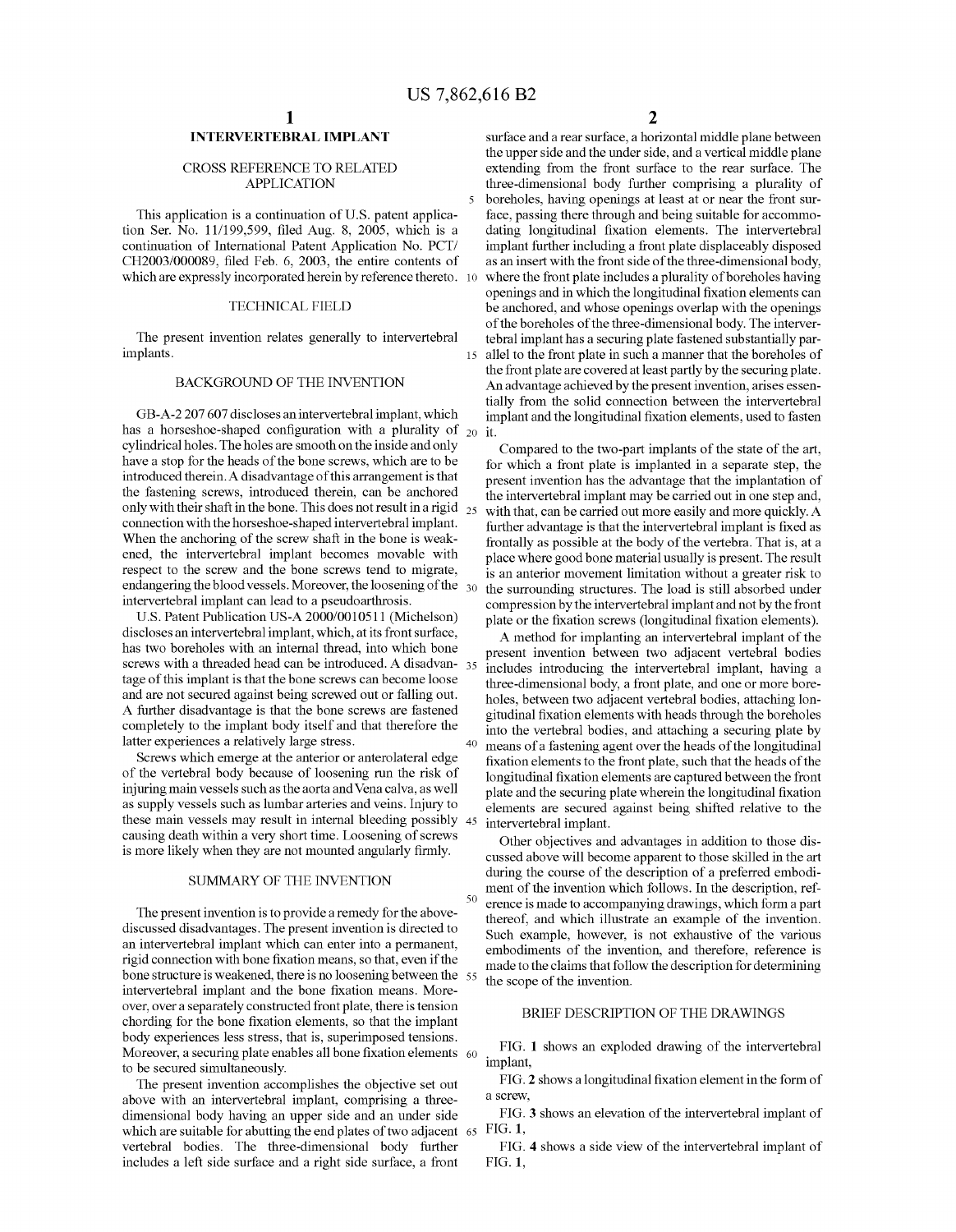25

35

FIG. 5 shows a three-dimensional detailed representation of the body of the intervertebral implant, which shows the connecting elements to the front plate of FIG. 6,

FIG. 6 shows a three-dimensional detailed representation of the front plate of the intervertebral implant and the con necting elements to the body of FIG. 5 and

FIG. 7 shows a completely installed intervertebral implant with front plate and securing plate.

### DESCRIPTION OF THE PREFERRED EMBODIMENTS

The intervertebral implant, shown in FIG. 1-7, includes a three-dimensional body 10 in the form of a cage with an upper side 1 and an underside 2, which are suitable for abutting the end plates of two adjacent vertebral bodies, a left side surface 3 and a right side surface 4, a front surface 5 and a back surface 6, a horizontal middle plane 7 located between the upper side 1 and the underside 2, a vertical middle plane 12 extending from the front surface 5 to the rear surface 6 and four boreholes 9a, which pass through the body 10 and are suitable for accommodating longitudinal fixation elements 20. The body 10 may be constructed as a hollow body, the mantle surfaces of which are provided with perforations 19. The upper side 1 and/or under side 2 of the intervertebral implant may preferably be convex in shape, not planar. A convex shape to the upper side 1 and the underside 2 allows for an improved fit with the end plates of the adjacent vertebral bodies by the intervertebral implant. Further, the side surfaces 1-6 of the intervertebral implant may be essentially convex, as well.

As shown in FIG. 7, the upper side 1 and the underside 2 of the three-dimensional body 10 are provided with structuring in the form of teeth 30.

At the front surface of the three-dimensional body 10, a front plate 8 may be mounted, which is disposed perpendicu lar to the horizontal central plane of the intervertebral implant and through which four boreholes 9 pass and in which the plate 8, as shown in FIGS. 5 and 6, is constructed as an insert for the three-dimensional body 10. The three-dimensional body 10 has a semicircular groove 27 extending parallel to the vertical middle plane 12 at the transitions of the left side surface 3 and the right side surface 4 (FIG. 5) to the front  $_{45}$ surface 5. Correspondingly, the front plate 3 has right and left (FIG. 6) similarly extending and similarly dimensioned, semicircular rail 28. As a result, the front plate can be pushed and positioned easily with its two lateral rails 28 into the corresponding grooves 27 of the body 10 during the produc-  $_{50}$ tion of the intervertebral implant.

In one embodiment at least one of the boreholes 9 in the front plate is constructed so that a longitudinal fixation element 20, accommodated therein, can be connected rigidly with the front plate. A rigid connection may be accomplished, 55 for example, owing to the fact that at least one of the boreholes 9 of the front plate 8 has an internal thread. A corresponding longitudinal fixation element 20, bone screw, with a threaded end can then be screwed together rigidly with the implant. In an alternative embodiment, the four boreholes **9** in the front  $\frac{60}{ }$ plate may have an internal thread 11, so that longitudinal fixation elements 20 can be connected rigidly with the front plate 8.

As discussed, the front plate 8 may be disposed, preferably vertically to the horizontal central plane, so that it can be 65 displaced vertically with respect to the three-dimensional body 10. By these means, "stress shielding" (protection and

4

neutralization of mechanical stresses) is attained, which per mits the end plates to be adapted to the intervertebral implant during the healing process.

The intervertebral implant may have a securing plate 18, which can be fastened by means of a screw connection par allel to the front plate 8 at the front plate 8 in such a manner that the boreholes 9 of the front plate 3 are partly covered by the securing plate 18. The securing plate 18 may have a central borehole 17 provided, preferably, with an internal 10 thread. Corresponding thereto, the front plate 8 has a central borehole 15 for accommodating fastening means 16. Prefer ably, the central borehole 15 has an internal thread 14 for accommodating a fastening means 16 in the form of a screw. The securing plate 18 may also be fastened by a bayonet catch or a click catch. By fastening the securing plate 18 to the front plate  $8$ , the heads  $21$  of the longitudinal fixation elements  $20$ (discussed later) are contacted by the securing plate 18, so that they are secured against being ejected or screwed out.

20 10 do not pass either through the left side surface 3 or the right Preferably, the boreholes 9a of the three-dimensional body side surface 4 or completely through the front surface 5. The front surface 5, preferably, is also not crossed by the bore holes 9a. Further, the horizontal middle plane 7 is not pierced by the boreholes  $9a$ . Only the axes 24 of the longitudinal fixation elements 20, introduced therein, intersect the horizontal middle plane 7 of the body 10. As seen from the front surface 5, the boreholes of the three-dimensional body 10 and the front plate diverge. The axes 24 of the boreholes of the three-dimensional plate 10 and the front plate 8 enclose an angle  $\beta$  ranging from 20° to 60°, specifically from 36° to 48°, and more preferably an angle  $\beta$  of 42 $\degree$  with the horizontal middle plane 7 (FIG. 4) and an angle  $\alpha$  ranging from 10° to 45°, specifically from  $27^{\circ}$  to  $33^{\circ}$ , and more preferably an angle  $\alpha$  of 30° with the vertical middle plane 12 (FIG. 3). Thus, better access for introducing the screws is achieved.

longitudinal fixation elements  $20$  can be anchored. The front  $\mu_0$  a conical angle, which is smaller than the resulting frictional In one embodiment, at least one of the boreholes 9 of the front plate 8 may taper conically towards the underside 2, so that a bone screw, with a corresponding conical head, can be anchored rigidly therein. The conical borehole preferably has angle. Advisably, the conicity of the conical borehole is 1:3.75 to 1:20.00 and preferably 1:5 to 1:15.

> In another configuration, at least two of the boreholes 9 of the front plate 8 extend parallel to each other. This makes insertion of the intervertebral implant easier. In another embodiment, at least two of the boreholes 9 of the front plate 8 diverge when viewed from the front side. By these means, a region of the vertebral body, which has a better bone quality than does the center of the vertebral body, is reached by the bone screws.

> To improve the anchoring of the bone screw in a plastic body of the intervertebral implant (discussed later), a metal sleeve with an internal thread (not shown) may be inserted in the boreholes of the front plate and three-dimensional body. The intervertebral implant may also consist only partially of an x-ray transparent plastic and, in the region of the boreholes consist of a metal, such as titanium or a titanium alloy. Improved guidance and anchoring of the bone screws in the intervertebral implant may be achieved. Further, the bore holes 9 may have a smooth internal wall, into which the threaded head of a metallic, longitudinal fixation element may cut or be molded.

> Depending on circumstances, two, three, four or more lon gitudinal fixation elements may be connected rigidly with the intervertebral implant. Preferably, at least one fixation element should pierce the upper side and at least one fixation element the underside of the intervertebral implant. The lon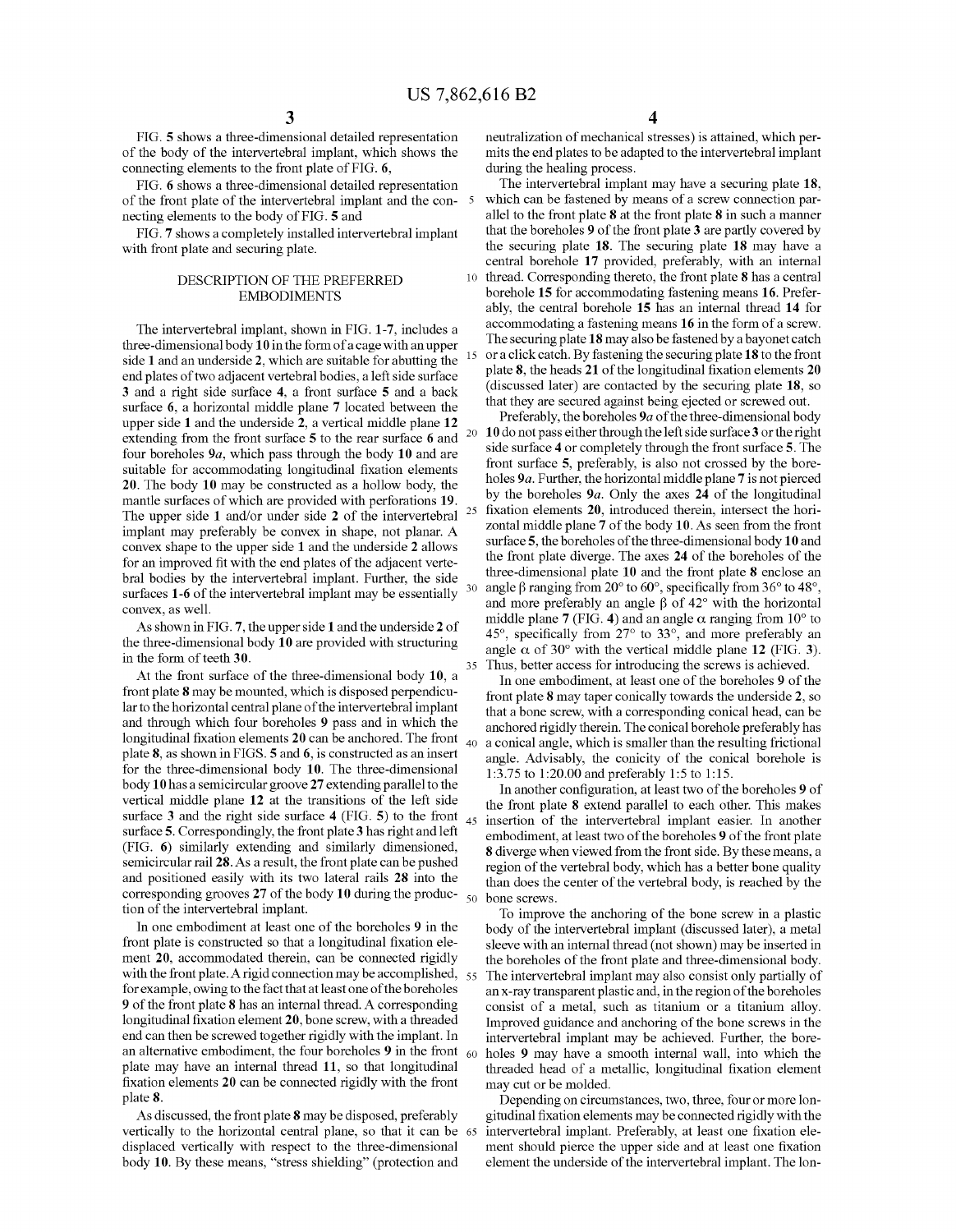gitudinal fixation elements 20 may have either a smooth head, so that there will not be a rigid connection with the implant or a threaded, conical or expendable end, so that there will be a rigid connection with the implant. In both cases, however, the longitudinal fixation elements 20 are secured by the securing 5 plate against rotating out, being ejected out or falling out at a later time.

The longitudinal fixation elements 20 are preferably constructed as bone screws. As shown in FIG. 2, the longitudinal fixation elements  $20$ , introduced into the boreholes  $9$ , have a 10 head 21, a tip 22, a shaft 23 and an axis 24. The head 21 may preferably be provided with an external thread 25, which corresponds to the internal thread 11 of the borehole 9, so that the heads 21 can be anchored in the boreholes 9 in a rigid manner. The shaft 23 may be provided with a thread 26, which is self-drilling and self-cutting. The load thread angle of the thread 26 has a range of between 11° to 14°, preferably between 12° and 13°, and more preferably a load thread angle of 125°. The pitch angle of the thread may have a range of between 6° and 10°, preferably between 7° and 9°, and more 20 preferably have a pitch angle of 8°. The special pitch angle produces a self-retardation in the thread, thus ensuring that the bone screw will not automatically become loose.

In the case of a second, possibly rigid type of connection, a  $longitudinal fixation element 20, bone screw, may preferably  $25$$ be used, the head of which tapers conically towards the shaft, the conicity of the head corresponding to the conicity of the borehole of the intervertebral implant. The longitudinal fixation elements may also be constructed as threadless cylindri cal pins, which are provided with a drilling tip, preferably in 30 the form of a trocar. A further variation consist therein that the longitudinal fixation elements are constructed as spiral springs. Finally, the longitudinal fixation elements may also be constructed as single-vaned or multi-vaned spiral blades.

As shown in FIG. 7, two longitudinal fixation elements 20 35 pierce the upper side 1 and two longitudinal fixation elements 20 pierce the underside 2 of the body 10, thereby anchoring the intervertebral implant to the adjacent vertebral bodies.

The intervertebral implant may be produced from any material which is compatible with the body. Preferably, the 40 three-dimensional body 10 may consist of a body-compatible plastic which has not been reinforced and which may be transparent to x-rays. The advantage over fiber-reinforced plastics, which are already known in implant technology, is that no reinforcing fibers are exposed. Such exposure may be 45 disadvantageous clinically. In such a three-dimensional body 10 constructed of a plastic that has not been reinforced, the use bone screws may be preferable. As discussed previously, the external thread of the bone screw(s) may have a load thread angle range of 1 1° to 14°, and preferably between 12° 50 to  $13^\circ$ . A comparatively slight inclination of the load flank brings about a high clamping force. As a result, radial expan sion and the danger of forming cracks in the plastic are reduced. Furthermore, the external thread of the bone screw(s) may preferably have a pitch angle between 6° and 55 10° and preferably between 7° and 9°.

The front plate 8 may be made from materials different than the three-dimensional body 10. The front plate 8 is preferably made from a metallic material. Titanium or tita nium alloys are particularly suitable as metallic materials. 60 The complete tension chord arrangement (front plate and screws) may also be made from implant steel or highly alloyed metallic materials, such as CoCrMo or CoCrMoC. The advantage of titanium lies in that there is good tissue compatibility and the good ingrowing behavior of bones. The 65 advantage of highly alloyed metallic materials lies in their high-strength values, which permit filigree constructions.

A brief description of a surgical procedure follows in order to explain the invention further.

The intervertebral implant, in the form of a three-dimen sional body 10, is introduced between two adjacent vertebral bodies by means of a suitable instrument. Longitudinal fixation elements 20, in the form of bone screws, securing the three-dimensional body 10 are screwed/inserted by means of a suitable aiming device through the boreholes 9 of the front plate 8 into the vertebral bodies. The front plate 8 may be displaced vertically with respect to the three-dimensional body 10, such that the openings of the boreholes  $9a$  of the three-dimensional plate 10 and the boreholes 9 of the front plate 8 overlap, to obtain stress shielding. The securing plate 18 is fastened by means of the fastening agent 16 in the form of a screw over the heads  $21$  of the longitudinal fixation elements 20 at the front plate 8, so that the heads 21 of the longitudinal fixation elements 20 and, with that, the screws themselves, are captured between the front plate 8 and the securing plate 18 and secured against being shifted relative to the three-dimensional body 10 (for example, by falling out or by turning out). The fastening agent 16, in the form of a screw, preferably is provided with a thread, which is distinguished by a large self-retardation.

### The invention claimed is:

1. An intervertebral implant for implantation between two adjacent vertebral bodies, the implant comprising:<br>a plurality of bone fixation elements each including a head

- and a shaft, the shaft having a thread for engaging one of the adjacent vertebra;
- a three dimensional body having a left side surface, a right side surface, a front surface, a back surface, an upper side and an underside, the upper side and the underside being sized and configured to contact the one of the two adjacent vertebral bodies, respectively, the three dimen sional body further including at least one partial bore hole in communication with the front surface and the upper side of the body and at least one partial borehole in communication with the front surface and the underside of the body;
- a plate having an upper surface and a lower surface, the plate contacting the front surface of the three dimen sional body, the plate including a plurality of boreholes, at least one of the plurality of boreholes formed in the plate aligning with the at least one partial borehole in communication with the upper side of the body and at least one of the plurality of boreholes formed in the plate aligning with the at least one partial borehole in com munication with the underside of the body when the three dimensional body is coupled to the plate so that one of the plurality of bone fixation elements is insertable through one of the plurality of boreholes formed in the plate, through one of the plurality of partial borehole formed in the three dimensional body and into one of the adjacent vertebral bodies, respectively, wherein the three dimensional body further includes a first height as defined by the upper side and the underside and the plate includes a second height as defined by the upper and lower surfaces of the plate, the first height being substantially equal to the second height so that the three dimensional body and the plate are contained between the adjacent vertebral bodies when the implant is inserted between the adjacent vertebral bodies;
- wherein the plate is made from a biocompatible metallic material and the three dimensional body is made from a biocompatible non-metallic material.